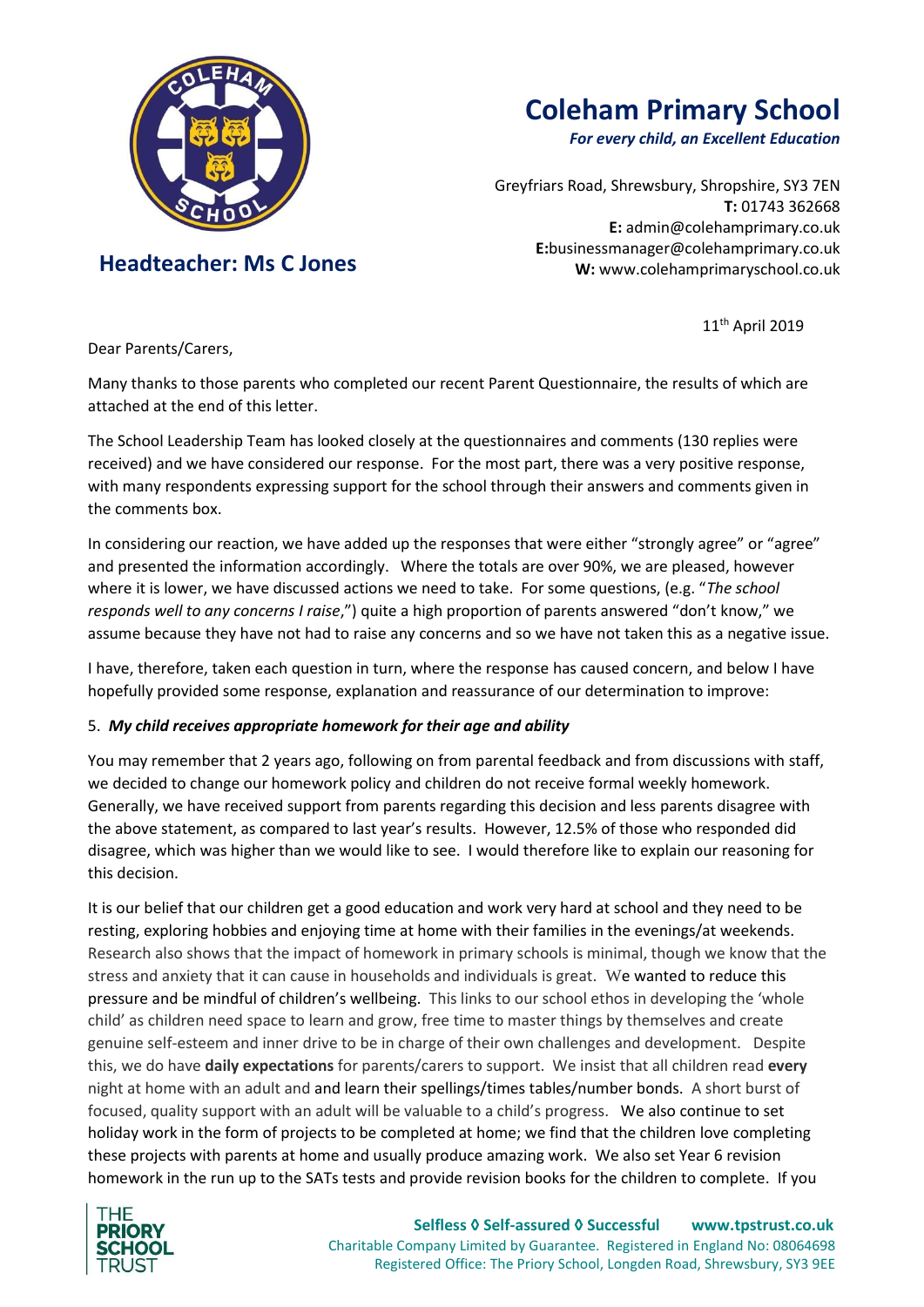would like to do some extra work at home with your child and need some ideas and support, we are happy to point you in the right direction.

# 7. *I receive valuable information from the school about my child's progress*

The number of parents who selected "disagree" to this question was higher than we would like (12.31%).

Parents are invited to come to 2 formal parents evenings and 2 separate informal sessions, which parents can come along to the classroom in order to look at their child's work and discuss progress with the class teacher. We have also introduced an extra transition meeting at the end of June, during which parents can meet their child's new class teacher. We also write a formal end of year report to all parents. In addition to the above, you are always welcome to make an extra appointment with your child's class teacher if you would like to discuss their progress or any other issues that you have. We have an open door policy at Coleham and welcome all parents into school to come and talk to us. We have also worked hard this year, following feedback from parents in last year's survey, to ensure that the information given out at Parents Evenings is consistent across school and clear/useful and we are pleased with progress made in this area.

# *8. This school deals effectively with bullying?*

The number of parents who disagreed or strongly disagreed with this question was 10.85%, which is higher than we would expect. Incidences of bullying do occasionally occur at Coleham and they are taken very seriously and dealt with in line with our Anti-bullying Policy. We constantly teach our children to treat others as they would wish to be treated and we reward our children for adhering to our school values. Sometimes, children make mistakes; this is part of growing up and school is a safe environment in which they can occasionally make mistakes. When children make the wrong choice, there is always a consequence and we support, where necessary, to ensure that such mistakes are not repeated. Incidents, such as these, are usually not defined as bullying and sometimes the word "bullying," which is clearly very emotive, can be used incorrectly to describe a particular behaviour by parents and children.

We would urge you to come and talk to your child's class teacher, in the first instance, if you are concerned about how they are being treated by other children. We will then be able to investigate situations and provide sanctions and support, where and if necessary. It is not always appropriate to inform parents of the exact actions that we have taken in relation to sanctions given to other children, however, please trust that we do deal with behavioural and/or bullying incidents in a consistent and robust manner.

In the comments section, some parents commented that the communication could be improved across school. Good communication between home and school is essential and I am sorry that some of you feel that it has not been as effective as it could have been recently. We agree and have taken on board your comments and after Easter, we will be introducing a Coleham Bulletin. This information sheet will provide you with a weekly note from myself, along with reminders regarding key events for the week ahead. This should make planning for school easier and will mean that less individual emails will be sent out to you, which should relieve your inbox of so many emails! Class teachers will also provide you with a Termly Class Bulletin, providing important class related information. We will continue to use our website to post all important dates on the school calendar, upload Letters sent home and update you with photos of Stars of the Week and special events in school that have taken place. If you would like a hard copy of any letters, please look on the carousel in the Reception foyer.

Communication has also been raised as a concern by staff, especially in this modern era where emails are frequently used to communicate. It is often tempting to fire off emails instead of requesting a face-to-face chat with staff, which is often a much better way of solving a concern or issue. Teachers are not office based but instead spend the vast majority of their days teaching and engaging with the children. If you do send an email to a member of the team, please be aware that we are not always able to reply quickly

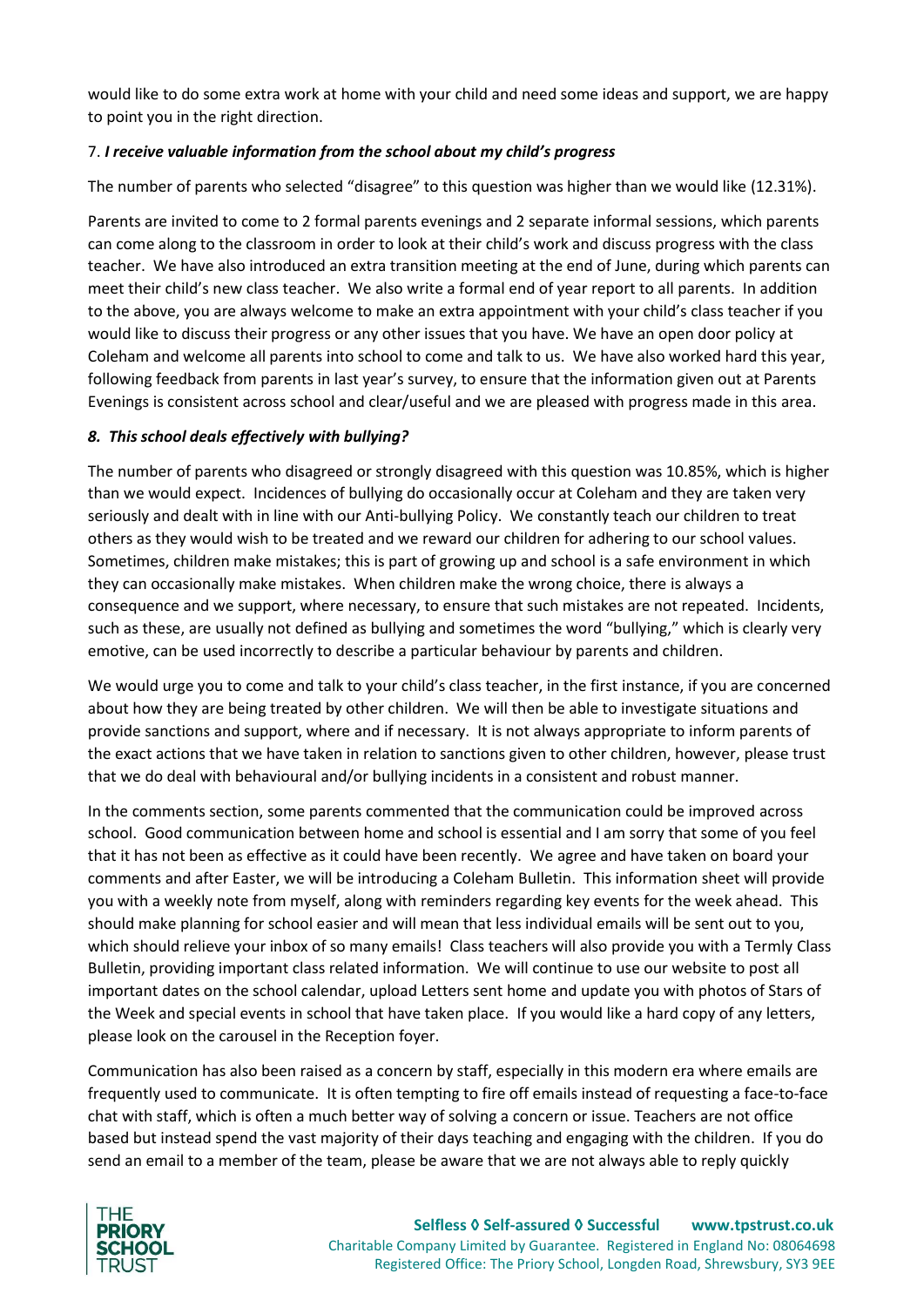(though we always do our best) and members of staff will not be able to reply to emails after work hours or at weekends.

In the comments box, we received a number of comments about the quality of school dinners and the quality of food served at the breakfast and after school clubs. Please be assured that we are continuing to improve catering and realise there have been some issues regarding portion sizes, which have been addressed. Portion sizes should be generous and larger for the older children and we are reminding children that there is no limit on any of the sides, vegetables, carbohydrates and salad; we want them to have a full plate of tasty, wholesome food. All of the menus are compliant and nutritionally balanced across the three week cycle and many of the sauces, such as the pizza base topping, have hidden vegetables contained within them. We will be providing you with this nutrition information soon and Catering Academy will include a Nutrition section on their monthly newsletter. Some of you mention puddings being available everyday. We have reduced the number of hot puddings available in a week and, whilst there is always a cake or biscuit daily, there is also yoghurt, jelly and fresh fruit to choose from. Parents opinions regarding food choice can often be quite diverse and we aim to strike a balance. The Pupil's Suggestion box indicated the children wanted to see more child friendly, easily recognisable dishes, such as: pizza, sausages, shepherd's pie and vegetables (e.g peas, carrots, broccoli and sweetcorn). Therefore, you may have noticed that the menu from Easter reverted back to simpler meals that the children had requested. These meals are still compliant with the School Food plan, for example the burger is once every three weeks and made of 80% beef. Lunchtime is an important part of the school day and we are working hard to make the dining experience a positive one for all of our children. If you have a concern about your child and lunchtimes, then please email the Catering Manager, Miss Perry or the school Business Manager, Miss Othen, to provide some additional support or food options. Last week, we invited Year 3 parents to have lunch with their children and we intend to invite other year groups in soon to do the same, so you are able to see service for yourselves.

We had a few comments about Outdoor Learning and this is something we love to do at Coleham. We changed our Trip Consent procedure last year to enable classes to partake in local fieldwork visits more. This has been successful and something we will be encouraging more of in the summer term. This allows teachers to have the freedom to react to the children's needs and have more flexibility to explore the local area and historic town centre spots. Some examples of what classes have been up to include: visiting the town centre churches, sketching by the river and EYFS have been litter picking in the local area. One of our Teachers is currently obtaining a Forest School qualification and we have set aside some money in next year's school budget to develop the Conservation Area and outdoor learning on our school site.

I was pleased to read so many positive comments regarding the community ethos of the school and praise for our dedicated staff within school. Some interesting parental comments centred around how we organise the children within their year groups. Going forward, we have decided to regularly mix classes within some year groups, at the end of each year and there will also be some changes in terms of the organisation of teachers, to develop them as professionals. The mixing of classes within year groups will occur each year, in order to allow children to broaden their friendship circles and develop stronger relationships within school. Next year the children will be mixed at the end of Reception, Year 3 and Year 5 classes (those children entering into Year 1, Year 4 and Year 6 for 2019-20) More information about these changes and the allocation of teachers will be sent out in the Summer term.

As we head towards the end of the Spring term, all that remains is for me to wish you all a very restful and relaxing Easter break. Thank you, once again, for your valuable feedback on our Parent Questionnaire.

Yours sincerely,

Clave Jones.